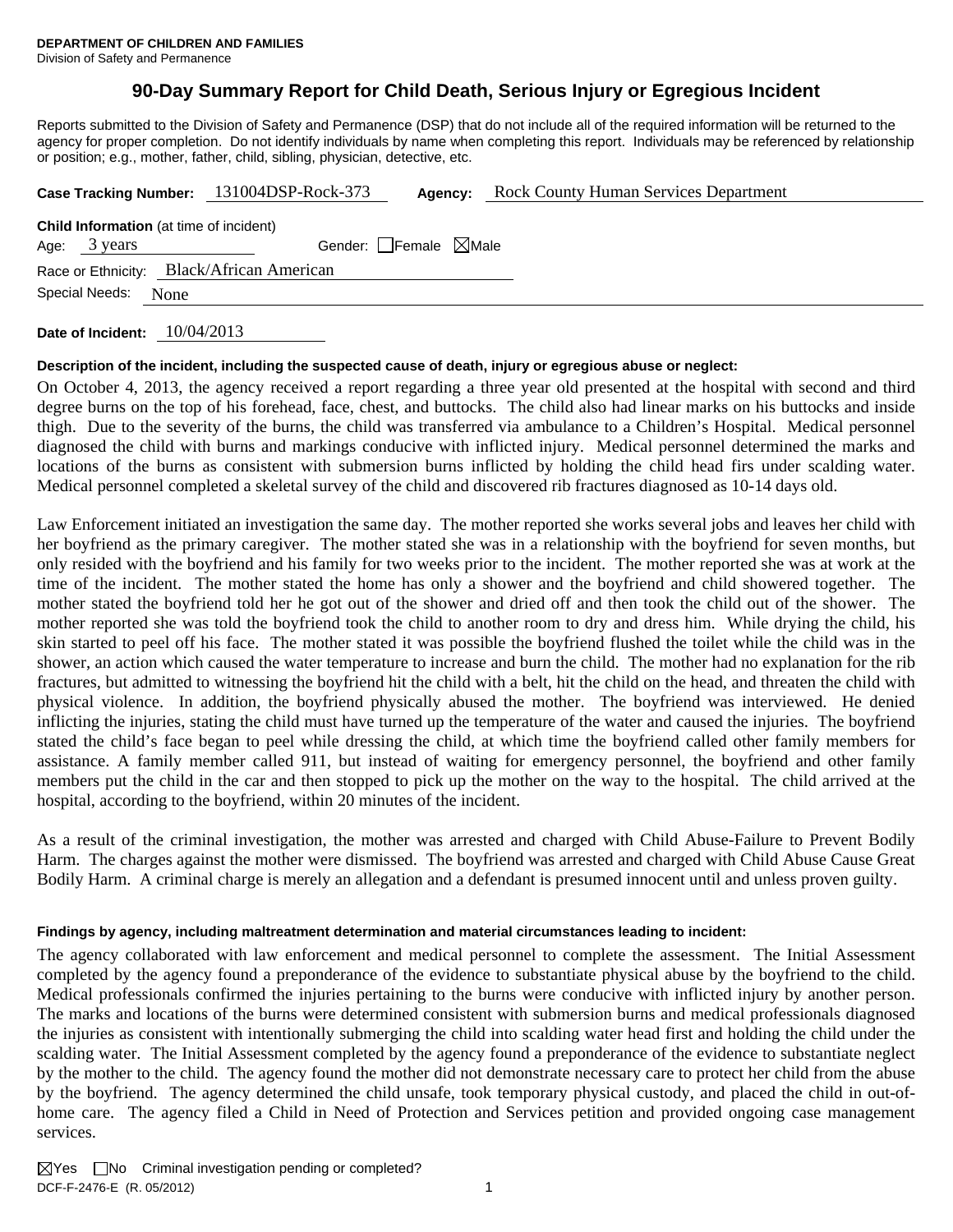$\boxtimes$  Yes  $\Box$  No Criminal charges filed? If yes, against whom? The mother and boyfriend.

#### **Child's residence at the time of incident:**  $\boxtimes$  In-home  $\Box$  Out-of-home care placement

Complete the appropriate following section (A. or B. based on the child's residence at the time of the incident).

#### **A. Children residing at home at the time of the incident:**

**Description of the child's family** (includes household members, noncustodial parent and other children that have visitation with the child and / or in the child's family home):

 At the time of the incident, the child resided with his mother, her boyfriend, the boyfriend's mother, and two other adults. The biological father of the child is deceased.

**Yes No Statement of Services:** Were services under ch. 48 or ch. 938 being provided to the child, any member of the child's family or alleged maltreater at the time of the incident, including any referrals received by the agency or reports being investigated at time of incident?

## **If "Yes", briefly describe the type of services, date(s) of last contact between agency and recipient(s) of those services, and the person(s) receiving those services:**

N/A

**Summary of all involvement in services as adults under ch. 48 or ch. 938 by child's parents or alleged maltreater in the previous five years:** (Does not include the current incident.) N/A

#### **Summary of actions taken by the agency under ch. 48, including any investigation of a report or referrals to services involving the child, any member of the child's family living in this household and the child's parents and alleged maltreater.** (Does not include the current incident.)

(Note: Screened out reports listed in this section may include only the date of the report, screening decision, and if a referral to services occurred at Access. Reports that do not constitute a reasonable suspicion of maltreatment or a reason to believe that the child is threatened with harm are not required to be screened in for an initial assessment, and no further action is required by the agency.)

On June 3, 2013, the agency screened-in a CPS report containing allegations of neglect and physical abuse to a two-yearold child. The report stated the child had bed bugs and was dirty and the home was "nasty and disgusting." The report stated that the child had asthma and was supposed to use a breathing machine. The CPS report stated that the child is frequently seen with scratches and bruises on his body. The CPS report was screened-in for response within 5 days. The Initial Assessment worker made two unannounced home visits in early June and early July with no contact and one scheduled home visit in mid-June after a phone call with the mother, which also resulted in no contact. The worker sent the mother counseling and parenting resources by mail, then closed the case with a finding of "Unable to Locate."

#### **Summary of any investigation involving the child, any member of the child's family and alleged maltreater conducted under ch. 48 or ch. 938 and any services provided to the child and child's family since the date of the incident:**

The agency collaborated with law enforcement and medical personnel to complete the assessment. The Initial Assessment completed by the agency found a preponderance of the evidence to substantiate physical abuse by the boyfriend to the child. Medical professionals confirmed the injuries pertaining to the burns were conducive with inflicted injury by another person. The marks and locations of the burns were determined consistent with submersion burns and medical professionals diagnosed the injuries as consistent with intentionally submerging the child into scalding water head first and holding the child under the scalding water. The Initial Assessment completed by the agency found a preponderance of the evidence to substantiate neglect by the mother to the child. The agency found the mother did not demonstrate necessary care to protect her child from the abuse by the boyfriend. The agency determined the child unsafe, took temporary physical custody, and placed the child in out-of-home care. The agency filed a Child in Need of Protection and Services petition and provided ongoing case management services.

#### **B. Children residing in out-of-home (OHC) placement at time of incident:**

#### **Description of the OHC placement and basis for decision to place child there:** N/A

# **Description of all other persons residing in the OHC placement home:**

N/A

**Licensing history:** Including type of license, duration of license, summary of any violations by licensee or an employee of licensee that constitutes a substantial failure to protect and promote the welfare of the child. N/A